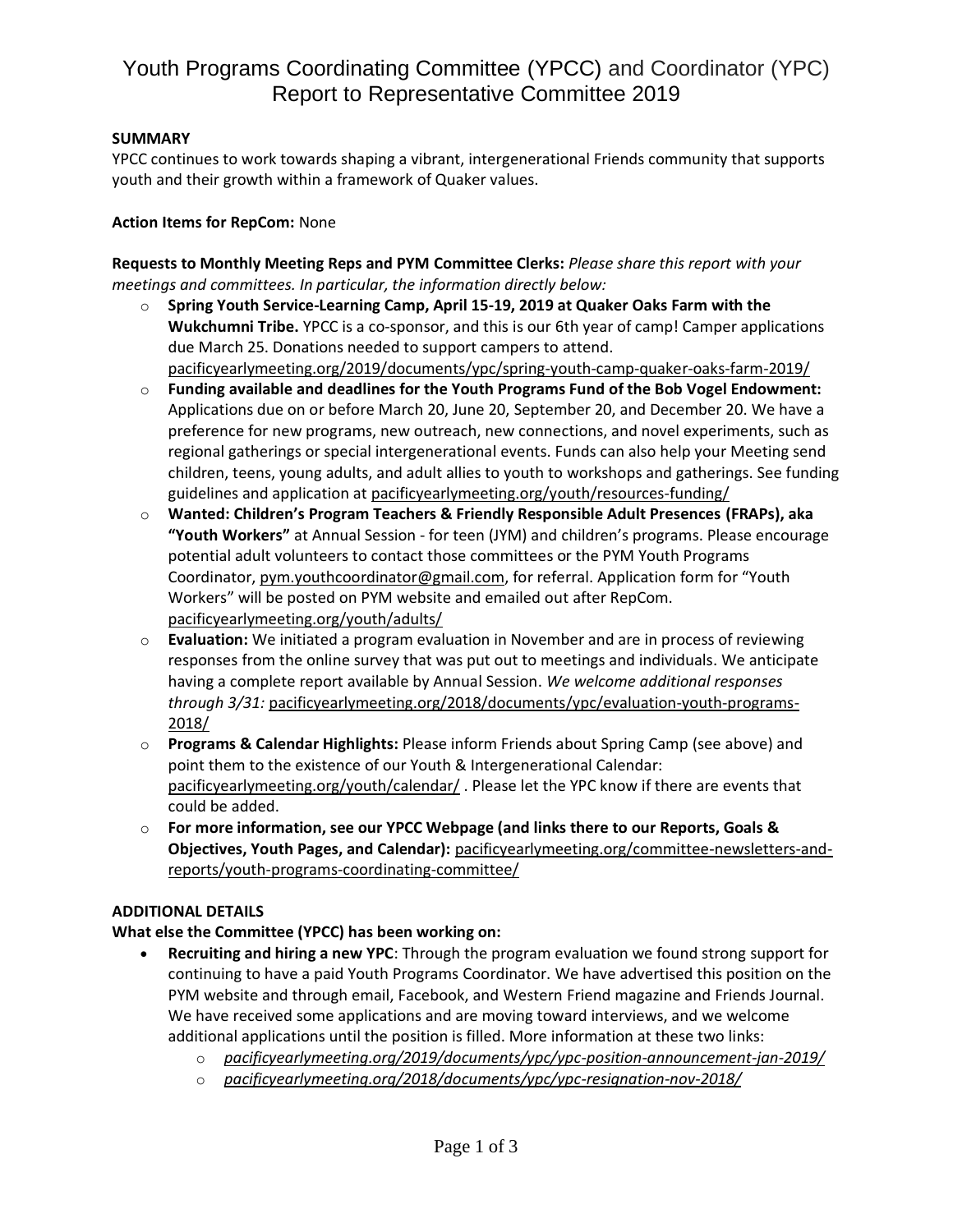# Youth Programs Coordinating Committee (YPCC) and Coordinator (YPC) Report to Representative Committee 2019

- **Continued education and communication**: Our program evaluation showed that we should do a better job of informing PYM Friends how the YPCC and YPC act as a resource within PYM (e.g., about building community and communications infrastructure, sharing about intergenerational opportunities, creating and supporting programs, stewarding the Bob Vogel Endowment / Youth Programs Fund, etc.).
- **Youth Programs Fund of the Bob Vogel Endowment**
	- o **Reporting on and Providing Examples of Projects We Fund and Support**: A link to a summary sheet will be on our Resources & Funding webpage shortly to make these projects more visible. [pacificyearlymeeting.org/youth/resources-funding/](https://www.pacificyearlymeeting.org/youth/resources-funding/)
	- $\circ$  The YPCC was excited to fund several projects this year, both new and ongoing. One of these new projects was a trip to Nogales, where a group of twelve YAFs and Young-at-Heart PYM Quakers gathered to attend the annual School of the Americas Watch event on Tohono O'odham land. This organization plays a strong part in the greater movement to end border imperialism, immigration injustices, and violence against minority groups and people of color. Historically Quakers have played an important role and we were pleased to be able to send a group of young adults who had not participated in it before.
	- o Additionally, YPCC is also proud to continue in its Co-Sponsorship role in the Spring Youth Service Learning Camp at Quaker Oaks Farm. This week-long gathering strives towards reconciliation between non-native and native communities, and unites both Wukchumni (native community in the Visalia area) and Quaker youth of a variety of backgrounds, providing opportunities for cultural and spiritual growth, exposure to different practices, and a chance to come together despite any differences. We see this project in particular as seed funding with the eventual goal of having it stand on its own once there is a solid funding base and established camp community over time.
	- $\circ$  The YP Fund has supported a number of young people to attend camps, workshops, conferences, and intervisitation. We encourage youth to apply for these types of activities when other funding is not available.
- **Diversity and Inclusion:** YPCC has strived to incorporate greater diversity and inclusion within the PYM youth and intergenerational community as well as in projects in which the YPCC is involved, such as our work with native communities. The announcement for the YPC position requested that people of color and minorities apply.
- **Interest Group at AS:** We request a slot and are still discerning the description. Possibly diversity and inclusion and/or youth leadership within our community; funding opportunities, past events and projects; introducing the new YPC.
- **What the Coordinator (YPC) has been working on:** Alyssa has agreed to stay past the original 1/31/19 resignation date to help the YPCC in the interim with transitional tasks, to support the Spring Youth Camp, to provide bridging support for JYM and Children's Program committees in preparation for Annual Session 2019, and to train the new YPC. She also continues to serve as a resource to Monthly and Quarterly Meetings. The committee thanks Alyssa for her flexibility and dedication to the needs of young people within our Yearly Meeting. The committee is deeply appreciative of all of the work Alyssa has done to assist the PYM community to become more intergenerational and to streamline its processes of communication.